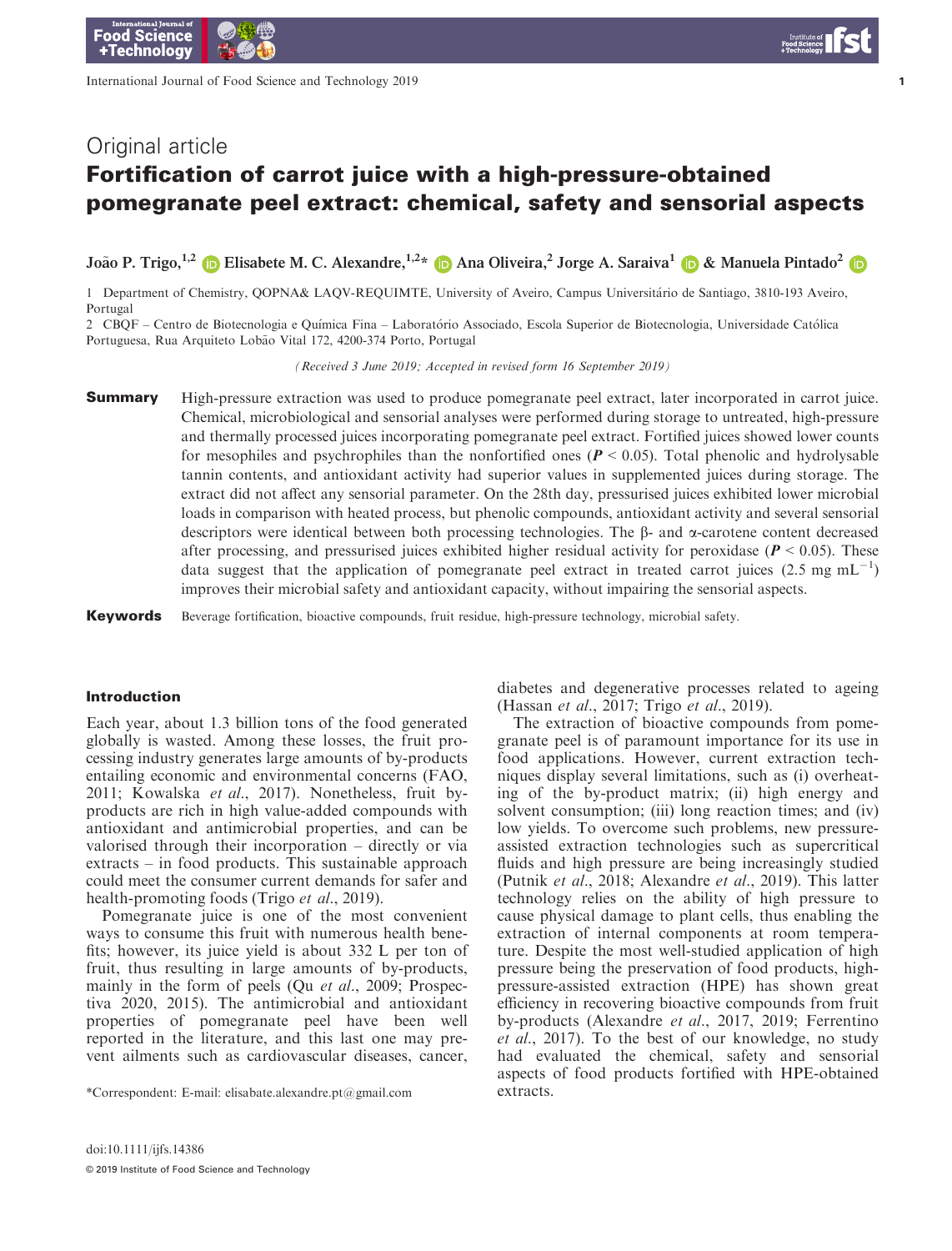Our work aimed to valorise an abundant by-product from the fruit juice industry and increase the value of carrot juice. This traditional food product was selected due to its (i) low antioxidant potential when compared to other vegetable juices and (ii) high pH, thus making it highly prone to microbial growth (Wootton-Beard et al., 2011).

In this work, pomegranate peel extract (PPE), obtained by HPE, was added to raw carrot juice in different concentrations (0, 1 and 2.5 mg extract per mL juice). Later, high-pressure and thermal preservation methods were employed to process the juices, which were stored for 42 days. Throughout storage, chemical, safety and sensorial tests were performed on these juices. Such tests allowed to compare the effect of (i) processing by high pressure with traditional thermal processing and (ii) increasing doses of PPE in carrot juices. With this work, we attempt to produce a fortified carrot juice with improved antioxidant and safety properties, without impairing the sensorial parameters.

# Materials and methods

# Preparation of pomegranate peel extract

About 70 kg of ripe pomegranates were collected in Evora, a region of south Portugal. The peels were man- ually separated from the fruit and dried at 40 °C. Dried samples were then frozen, grounded in a colloid mill and stored at  $-20$  °C until used for HPE extraction.

# High-pressure-assisted extraction

The extraction was performed in low-permeability polyamide–polyethylene bags (PA/PE-90) containing 8 g of ground pomegranate peel and 500 mL of deionised water (Alexandre *et al.*, 2019). These bags were placed in a cylindrical loading vessel at room temperature and pressurised at 400 MPa for 30 min by a highpressure equipment (Model 55; Hyperbaric, Burgos, Spain) with a pressure vessel of 55 L (Alexandre *et al.*, 2019). After pressurisation at around  $32 \text{ °C}$ , the extract was centrifuged at 12 880 g for 10 min at 4  $^{\circ}$ C and the supernatant was filtered (Whatman<sup>®</sup>; Grade 2; 8  $\mu$ m) and collected. The filtered extract was freezedried and stored in a desiccator protected from light. The total polyphenol content (TPC) of these extracts was compared by Alexandre et al. (2019), where TPC significantly improved from 201  $\pm$  3.1 to 219  $\pm$  2.6 mg gallic acid eq./g DW in unpressurised and high-pressure extraction, respectively.

# Carrot juice preparation

Carrots (Daucus carota var. Nantes) were purchased from a local market (Porto, Portugal) and stored at 4 °C until further processing. Before juice preparation in a domestic high-speed juice extractor, the carrots were washed, and their edges were cut. Straight away, the juice was transferred to sterilised flasks where PPE was added in the following concentrations: 0, 1 and 2.5 mg PPE per mL juice. The extract was freeze-dried to not dilute the juice samples.

# High-pressure and thermal processing

Juice aliquots (30 mL) were placed in PA/PE-90 bags. The bags were pressurised at 600 MPa for 10 min (Kim et al., 2001) in the same equipment used for HPE. For thermal processing (TP), the same volume of juice was heated at 80  $\pm$  2 °C in a water bath for 7 min with a lag period of  $\sim$  3.5 min (Dede et al., 2007). After TP, the samples were immediately chilled in a mixture of water/ice.

All samples were tested in duplicate and stored at 4 °C in the dark. The sampling time for untreated (UT) samples was on days 0 and 2, whereas for TP- and HPP-treated juices the selected days were 0, 7, 14, 28 and 42. The purpose of analysing day 2 in UT juices was solely to test whether the extract would have any antimicrobial effect per se. For microbiological analyses, samples were directly used, and for the remaining physicochemical parameters, all samples were first centrifuged at 18 659 g for 10 min and the supernatant was frozen at  $-80$  °C until further evaluations.

# Microbiological analysis

Total aerobic mesophiles and total aerobic psychrophiles were counted in plate count agar. The plates were incubated at 30  $\pm$  1 °C and 7  $\pm$  1 °C during 3 and 5 days, respectively (Berizi et al., 2016; Pintado et al., 2016). Yeasts and moulds were enumerated in Rose-Bengal Petri plates that were incubated at  $25 \pm 1$  °C during 72 h (Ramos *et al.*, 2012). Results were expressed as the decimal logarithm of colonyforming units (CFU) per mL of juice. The quantification limit associated with the method used was 2.78  $log10$  CFU mL<sup>-1</sup>.

# Total phenolics and hydrolysable tannins

Total phenolic content (TPC) was evaluated by the Folin–Ciocalteu method adapted by Oliveira et al. (2014). The total hydrolysable tannin content (HTC) was carried out according to Saffarzadeh-Matin & Khosrowshahi (2017). All measurements were carried out in triplicate.

# Antioxidant capacity – ABTS and ORAC assays

The ABTS assay was based on the method described by Re et al. (1999), and the oxygen radical absorbance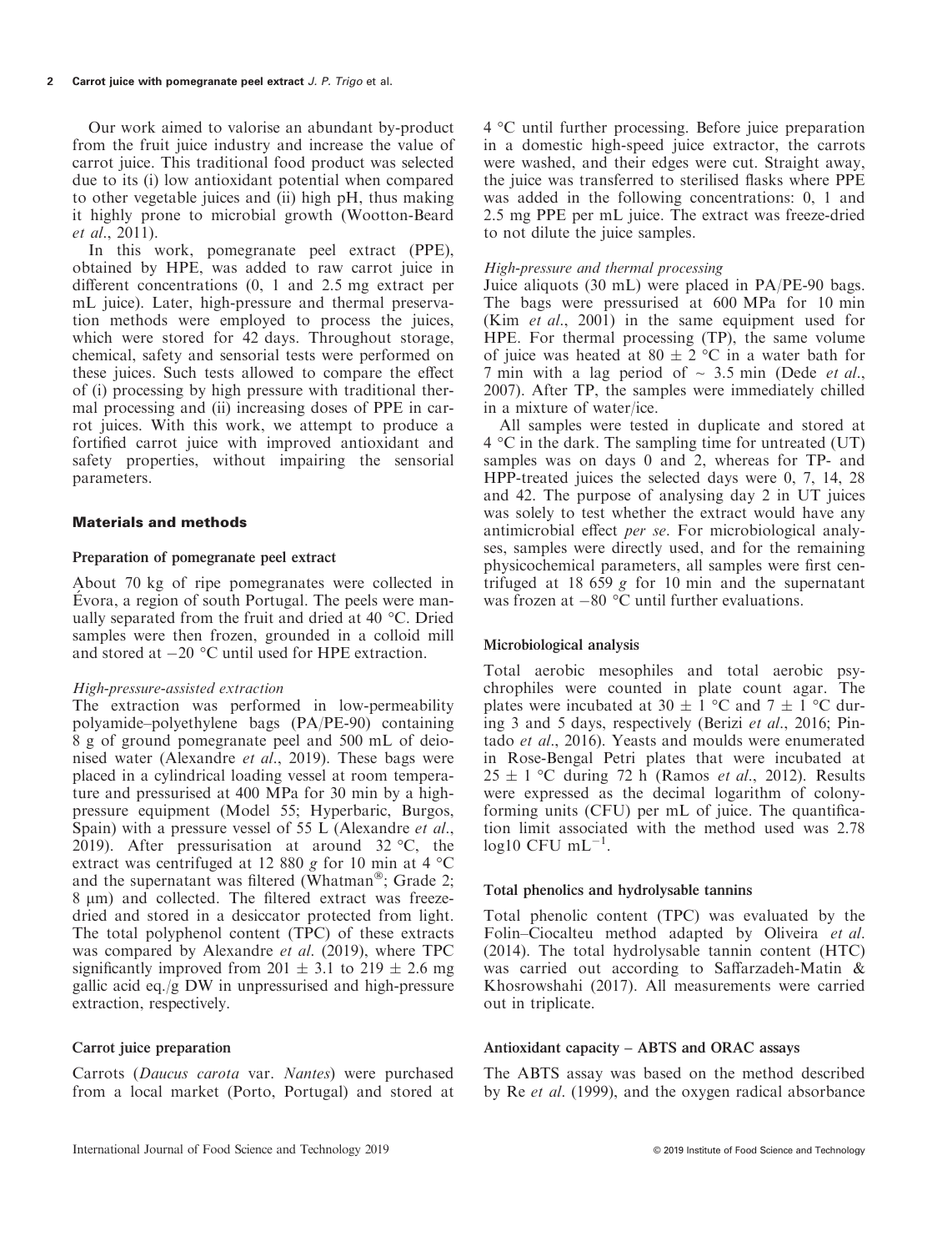#### HPLC quantification of individual carotenes

Carotenoids were extracted as described by Oliveira et al. (2016). The separation was performed in a reversed-phase C18 column (250  $\times$  4.6 mm i.d., 5 µm particle size) using an HPLC-DAD system. Injection volume was  $20 \mu L$ , and the detector was set at 454 nm.  $\beta$ - and  $\alpha$ -carotene from Sigma-Aldrich were used as standards (concentration range of 0.98 - 62.50 and 0.49 - 31.25 mg  $L^{-1}$ , respectively). The results were expressed as mg  $L^{-1}$  juice, and three injections were performed in each of the duplicate samples.

#### Enzymatic analysis

Peroxidase (POD) activity assays were performed as reported by Rao et al. (1996) with minor modifications. Aliquots of 80  $\mu$ L of sample were mixed with 800  $\mu$ L of guaiacol (30 mm) and 400  $\mu$ L of H<sub>2</sub>O<sub>2</sub> (100 mM). Absorbance values were read at 470 nm during 10 min at room temperature versus a blank composed of 800  $\mu$ L of guaiacol (30 mm) and 400  $\mu$ L of  $H_2O_2$  (100 mm). Guaiacol and  $H_2O_2$  solutions were prepared in potassium phosphate buffer (100 mm, pH 6.0). Polyphenol oxidase (PPO) activity was tested according to the method described by Rocha & Morais (2001) with slight modifications. Aliquots of 150  $\mu$ L of sample were mixed with 1120  $\mu$ L of substrate solution containing catechol in sodium phosphate buffer (200 mM, pH 6.5), and the absorbance was measured at 420 nm during 5 min at room temperature.

The enzymatic activity was obtained from the linear portion of the absorbance–time curve. The quantification of POD activity was expressed as UI (quantity of enzyme that converts 1 µmol of subtract per min) and is given by Equation 1, being  $\frac{\triangle Abs}{\text{min}}$ , the absorbance of guaiacol in function of the time;  $V_{\text{test}}$ , the reaction volume (mL); e, the extinction coefficient of guaiacol  $(2.52 \times 10^{-2} \text{ m}^{-1} \text{ cm}^{-1})$ ; and  $V_{\text{enzyme}}$ , the volume of enzyme added to the reaction solution (mL). All measurements were carried out in triplicate.

$$
\frac{UI}{mL} = \frac{\frac{\text{AAbs}}{\text{min}} \times V_{\text{test}} \times 1000}{\epsilon \times V_{\text{enzyme}}} \tag{1}
$$

#### Sensorial analysis

The sensorial analysis used in this work was based on the quantitative descriptive analysis performed by Picouet et al. (2015). Sessions took place in the ISO 8589:2007 compliant sensory testing facilities of Escola Superior de Biotecnologia - Universidade Católica Portuguesa (ESB-UCP) and the trained panellist  $(n = 10)$  belonged to the ESB-UCP sensory evaluation panel. The sensorial descriptors evaluated included appearance, odour, taste and flavour, and mouth-feel. Regarding scoring scales, for appearance and odour attributes '0' meant orange colour and raw carrot odour, respectively, while '10' meant rust-brown colour and boiled carrot odour, respectively. The remaining attributes were evaluated using a nonstructured scoring scale, where '0' meant the absence of the descriptor and '10' meant the highest intensity of the descriptor.

#### Statistical analysis

The statistical analysis of the results was performed using SPSS Statistics v25.0.0.0 software. The normality of the distributions was evaluated using the Shapiro– Wilk test. Statistical significance of the effects was assessed by factorial analysis of variance (three-factor ANOVA) with Tukey's post hoc test to compare means at the  $P < 0.05$ . The differences were considered statistically significant at a 5% confidence degree level. The results were expressed as mean  $\pm$  standard deviation.

#### Results and discussion

#### Microbiological analysis

The evolution of total aerobic mesophiles and psychrophiles, and yeasts and moulds counts  $(\log_{10}$  CFU mL<sup>-1</sup>) in carrot juices is depicted in Figure S1 of the Supplementary Material. During storage of unprocessed juices, the incorporation of PPE did not affect the microbial loads of the juices (Figure S1a-b). The initial pH value of nonfortified and fortified carrot juice was  $6.42 \pm 0.00$  and  $5.76 \pm 0.01$ , respectively, suggesting that PPE had a significant impact on pH decreasing  $(P < 0.05)$ . Pressure and heat treatment had a significant effect upon all microbial groups since microbial counts were reduced from 6.92  $\pm$ 0.06, 6.64  $\pm$  0.19 and 5.08  $\pm$  0.09 log<sub>10</sub> CFU mL<sup>-1</sup>, respectively, to undetectable levels. On days 7 and 14, total aerobic mesophiles and psychrophiles remained below the quantification limit (Figure S1a-b), whereas no yeasts and moulds were detected over storage (Figure S1c). On the 28th day of storage, pressurised samples exhibited lower microbial counts when compared to heated samples ( $P < 0.01$ ); pressure treatment has been more effective in delaying microbial growth when compared to thermal processing (Picouet et al., 2015). Moreover, the supplementation of treated juices with 2.5 mg PPE per mL led to a significant microbial count reduction for both groups of microorganisms ( $P < 0.05$ ); for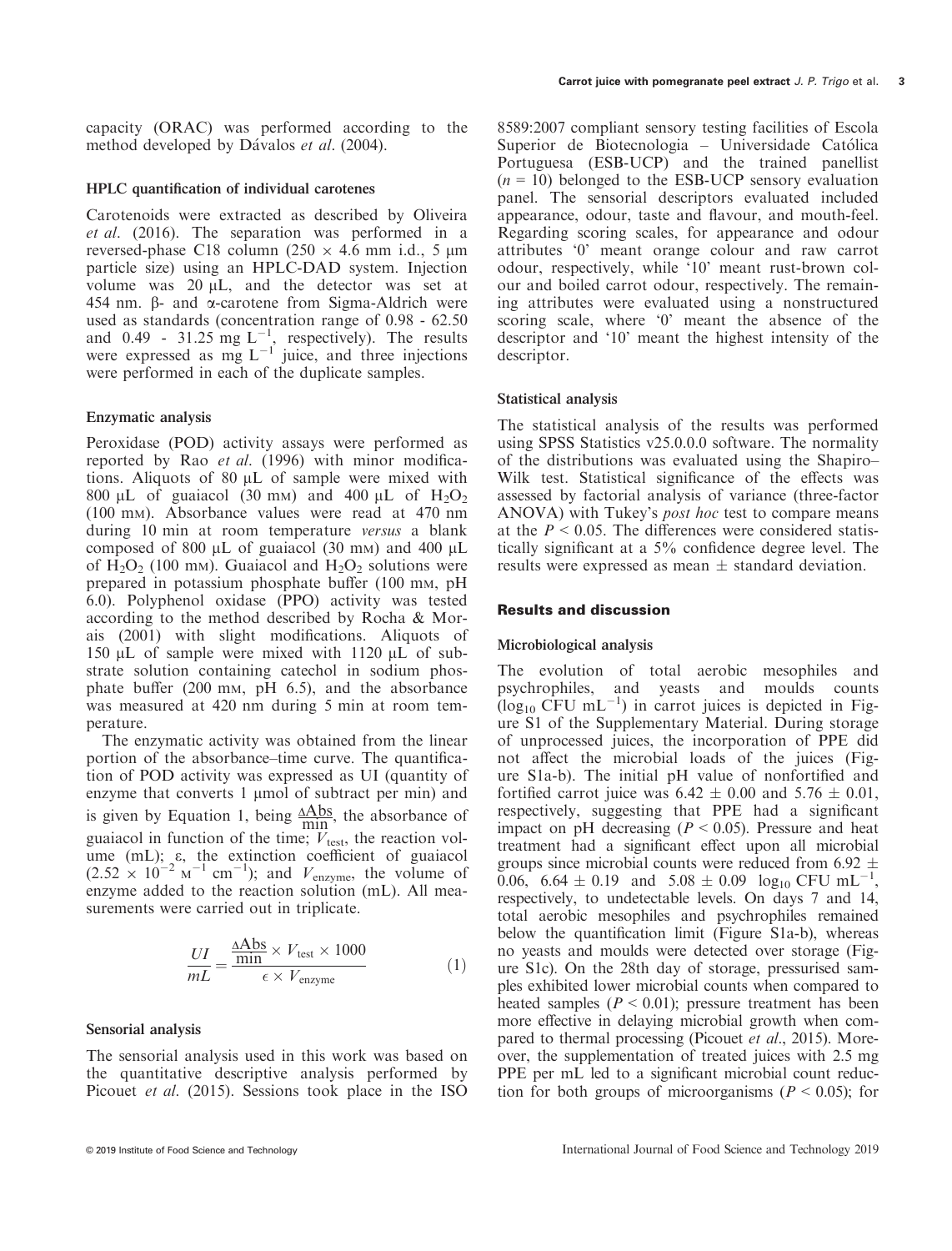instance, in total aerobic mesophiles and psychrophiles, a count decrease  $(P < 0.05)$  of about 0.4 and 0.6  $\log_{10}$  CFU mL<sup>-1</sup> was achieved for pressure- and heattreated juices, respectively. Both PPE concentrations (1 and 2.5 mg PPE per mL) significantly reduced the total aerobic mesophile and psychrophile counts  $(P < 0.01)$ , yet higher reductions were achieved for the 2highest concentration. In total aerobic mesophile group, the microbial reduction attained, on average, 0.4 and 0.8  $log_{10}$  CFU mL<sup>-1</sup> for 1 and 2.5 mg PPE per mL  $(P < 0.01)$ , while for total aerobic psychrophiles the microbial reductions were about 0.2 and 0.6  $log_{10}$  CFU mL<sup>-1</sup>, respectively ( $P < 0.01$ ). Despite the clear reduction of microbial loads in treated and fortified juices, further microbiological safety studies should be conducted, especially concerning the germination of spores of *Clostridium botulinum* type E (Segner et al., 1966). As a low-acid beverage, carrot juice can pose a risk of botulism poisoning even after pasteurisation since lower processing temperatures could not be sufficient to eliminate spores of Clostridium botulinum; temperature abuse conditions during storage could also lead to toxin production in pasteurised carrot juices (FDA, 2007). Indeed, one limitation of HPP is that most of its products need transportation and storage under refrigeration since pressure treatment alone is not enough to inactivate spores of harmful pathogens (Huang et al., 2017). On day 42, all juices presented signs of evident microbial spoilage due to its rotten odour, so the chemical and enzymatic parameters were not analysed in these samples. To the best of our knowledge, our work is the first reporting a significant antimicrobial effect of PPE in beverages.

#### Total phenolics and hydrolysable tannins

The evolution of TPC and HTC during the 28 days of storage is presented in Figure 1. No significant variations on TPC (Figure 1a) were found between days 0 and 28 of storage, and between HPP and TP samples  $(P > 0.05)$ . As for the effect of PPE, fortified carrot juices showed higher TPC levels  $(P < 0.05)$ . Indeed, this increase was almost proportional to PPE concentration; for instance, on day 0, TPC values, in supplemented juices with 1 and 2.5 mg PPE per mL, were improved 1.14 to 1.74 times and 1.99 to 2.50 times, respectively, when compared to the untreated juice without PPE (UT-0).

Hydrolysable tannin content was improved from undetectable levels in nonfortified juices to  $0.166 \pm 0.033$ ,  $0.182 \pm 0.004$ ,  $0.244 \pm 0.026$  and  $0.476 \pm 0.042$  mg tannic acid eq. per mL juice for HPP-1, HPP-2.5, TP-1 and TP-2.5, on day 0, respectively (Figure 1b). Pressure treatment did not have any impact on HTC ( $P < 0.05$ ). However, heat treatment enhanced HTC in 51% when compared to the content



Figure 1 Evolution of (a) total phenolic content and (b) hydrolysable tannin content during 28 days of storage at 4 °C. In this figure can be seen the effect of pomegranate peel extract addition and the effect of processing type.

prior to processing ( $P < 0.05$ ). Therefore, heat processing could induce a breakdown of hydrolysable tannins with the release of less complex tannins as well as ellagic acids and gallic acid (Colantuono et al., 2018). In both treatments, the HTC was constant until day 14  $(P > 0.05)$ , and on day 28, no differences  $(P > 0.05)$ between HPP and TP were noticed, probably because the hydrolysable tannin degradation was greater in heat-treated samples.

#### Antioxidant capacity – ABTS and ORAC assays

Figure 2 summarises the ABTS results obtained during storage of carrot juices. No differences were detected between treatments on day 0 ( $P > 0.05$ ). On the other hand, the fortification with PPE improved ABTS values up to 1.7, 2.8, 3.5, 1.7 and 4.0 times for UT-1, UT-2.5, HPP-2.5, TP-1 and TP-2.5, respectively, comparatively to UT-0 ( $P < 0.01$ ). The antioxidant activity remained constant  $(P > 0.05)$  until day 14 and declined henceforth ( $P < 0.05$ ). Between days 14 and 28, samples supplemented with 1 mg PPE per mL juice had similar results to the nonsupplemented ones ( $P > 0.05$ ).

ORAC values were significantly influenced by the presence of PPE  $(P < 0.01)$ . On day 0, antioxidant potential improved from  $1.63 \pm 0.04$  to  $2.28 \pm 0.16$ ,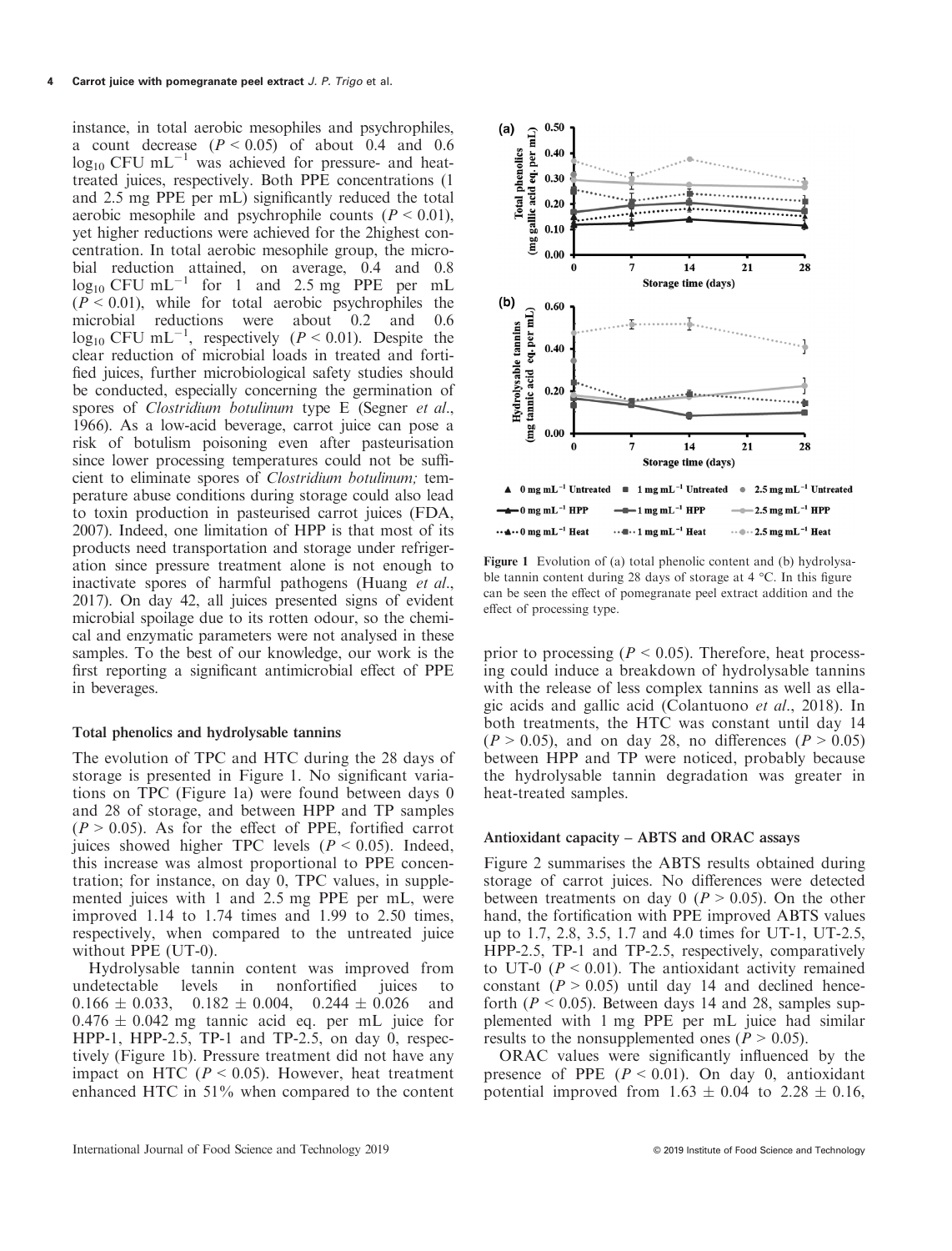

Figure 2 Evolution of ABTS during 28 days of storage at 4 °C. In this figure can be seen the effect of pomegranate peel extract addition and the effect of processing type.

 $2.17 \pm 0.15$  and  $2.94 \pm 0.30$  mg Trolox eq. per mL for UT-2.5, HPP-2.5 and TP-2.5, respectively. In this way, TP-2.5 juice had the highest ORAC value possibly due to the thermal hydrolysis of HT; however, this difference was not significant when compared to HPP-2.5 and UT-2.5 juices ( $P > 0.05$ ). During storage, a decline in the scavenging activity was noticeable  $(P < 0.05)$ , particularly in TP samples. This could be explained by the instability of free gallic acid at relatively high pH value as is the case of carrot juice's pH (Friedman & Ju, 2000).

#### HPLC quantification of individual carotenes

The main carotenoids in carrot juice (i.e.  $\beta$ - and  $\alpha$ -carotene) were quantified by HPLC, and their evolution

throughout storage time is shown in Figure S2a-b of the Supplementary Material. For UT-0 juices, the  $\beta$ and  $\alpha$ -carotene contents were 11.3 and 2.7 mg  $L^{-1}$  for  $\beta$ - and  $\alpha$ -carotene, respectively. Zhang *et al.* (2016) reported similar values for both carotenes (about 17 and 8 mg  $Kg^{-1}$  juice for  $\beta$ - and  $\alpha$ -carotene, correspondingly). For UT and HPP samples, adding PPE decreases the  $\beta$ - and  $\alpha$ -carotene content. This can be attributed to the probable formation of complexes between proteins of PPE and carotenoids, thus leading to less extractability of carotenoids (Natukunda et al., 2016). On the other hand, the application of heat may prevent the formation of these complexes. The application of HPP and TP resulted in a decrease of  $\beta$ -carotene ( $P < 0.01$ ) of 46-63% and 5-51%, respectively. For  $\alpha$ -carotene, the percentage reductions were 40-47 and 3-43%, correspondingly. On days 14 and 28, HPP was significantly different from TP  $(P < 0.01)$ . After TP, carotenoids may be entrapped within complexes from the cellular components formed after cell wall depolymerisation, hence protecting them from the oxidation reactions caused by oxygen/enzymes (Rodriguez-Amaya, 1997).

#### Enzymatic analysis

Peroxidase is involved in the loss of phenolic compounds, and its activity in UT-0 samples at day 0 was  $6407 \pm 759$  UI mL<sup>-1</sup>. According to Figure S<sub>3</sub> of the Supplementary Material, heated samples had a negligible POD activity. Conversely, after pressurisation, POD residual activity decreased to 6.4-14.7%. Pomegranate peel extract reduced POD residual activity in all cases, yet this effect was only significant in HPP-2.5 samples from days 14 and 28  $(P < 0.01)$ . The

Table 1 Sensory scores for treated (by HPP and TP) carrot juice without and with PPE

|                          | <b>Thermal processing</b>   |                             | <b>High-pressure processing</b> |                             |
|--------------------------|-----------------------------|-----------------------------|---------------------------------|-----------------------------|
|                          | 0 mg m $L^{-1}$             | 2.5 mg m $L^{-1}$           | 0 mg m $L^{-1}$                 | 2.5 mg m $L^{-1}$           |
| Appearance               |                             |                             |                                 |                             |
| Orange colour (0)        | $2.7 \pm 0.5^{Aa}$          | $5.3 \pm 0.5^{Aa}$          | $7.0 \pm 0.8^{Ba}$              | $9.0 \pm 0.8^{\text{Ba}}$   |
| Rust-brown colour (10)   |                             |                             |                                 |                             |
| Odour                    |                             |                             |                                 |                             |
| Raw carrot (0)           | $1.3 \pm 0.5^{Aa}$          | $3.7 \pm 1.7^{Aa}$          | 4.0 $\pm$ 2.2 <sup>Aa</sup>     | $6.3 \pm 1.2^{Aa}$          |
| Boiled carrot (10)       |                             |                             |                                 |                             |
| Taste and Flavour (0-10) |                             |                             |                                 |                             |
| Sweet taste              | $6.7\,\pm\,0.9^{\text{Aa}}$ | $7.8 \pm 1.0^{Aa}$          | 7.2 $\pm$ 1.2 <sup>Aa</sup>     | $8.2 \pm 1.9$ <sup>Aa</sup> |
| Acid taste               | $1.0 \pm 0.0^{Aa}$          | $1.0 \pm 0.0^{Aa}$          | $1.0 \pm 0.0^{Aa}$              | $1.0 \pm 0.0$ <sup>Aa</sup> |
| Fresh carrot             | $7.3 \pm 0.9^{Aa}$          | $6.2 \pm 0.6^{Aa}$          | 5.3 $\pm$ 1.2 <sup>Ba</sup>     | $4.5\,\pm\,1.1^\text{Ba}$   |
| <b>Boiled carrot</b>     | $1.3 \pm 0.5^{Aa}$          | $1.8 \pm 0.2^{Aa}$          | $2.5 \pm 0.7^{Ba}$              | $3.3 \pm 0.5^{Ba}$          |
| Persistency              | $6.0 \pm 0.8$ <sup>Aa</sup> | $6.0 \pm 0.8$ <sup>Aa</sup> | $6.0 \pm 0.8$ <sup>Aa</sup>     | $6.0\,\pm\,0.8^\text{Aa}$   |
| Mouth-feel (0-10)        |                             |                             |                                 |                             |
| <b>Sliminess</b>         | $1.7 \pm 0.5^{Aa}$          | $1.7 \pm 0.5^{Aa}$          | $2.0 \pm 0.0^{Aa}$              | $2.0 \pm 0.0^{Aa}$          |
| <b>Grittiness</b>        | $1.7 \pm 0.9$ <sup>Aa</sup> | $1.7 \pm 0.9^{Aa}$          | $1.7 \pm 0.9$ <sup>Aa</sup>     | $1.7 \pm 0.9$ <sup>Aa</sup> |

All sensorial parameters were evaluated from 0 to 10 score. Within the same day, different upper case letters mean significant differences between treatments ( $P < 0.05$ ); within the same day, different lower case letters mean significant differences between PPE concentrations ( $P < 0.05$ ).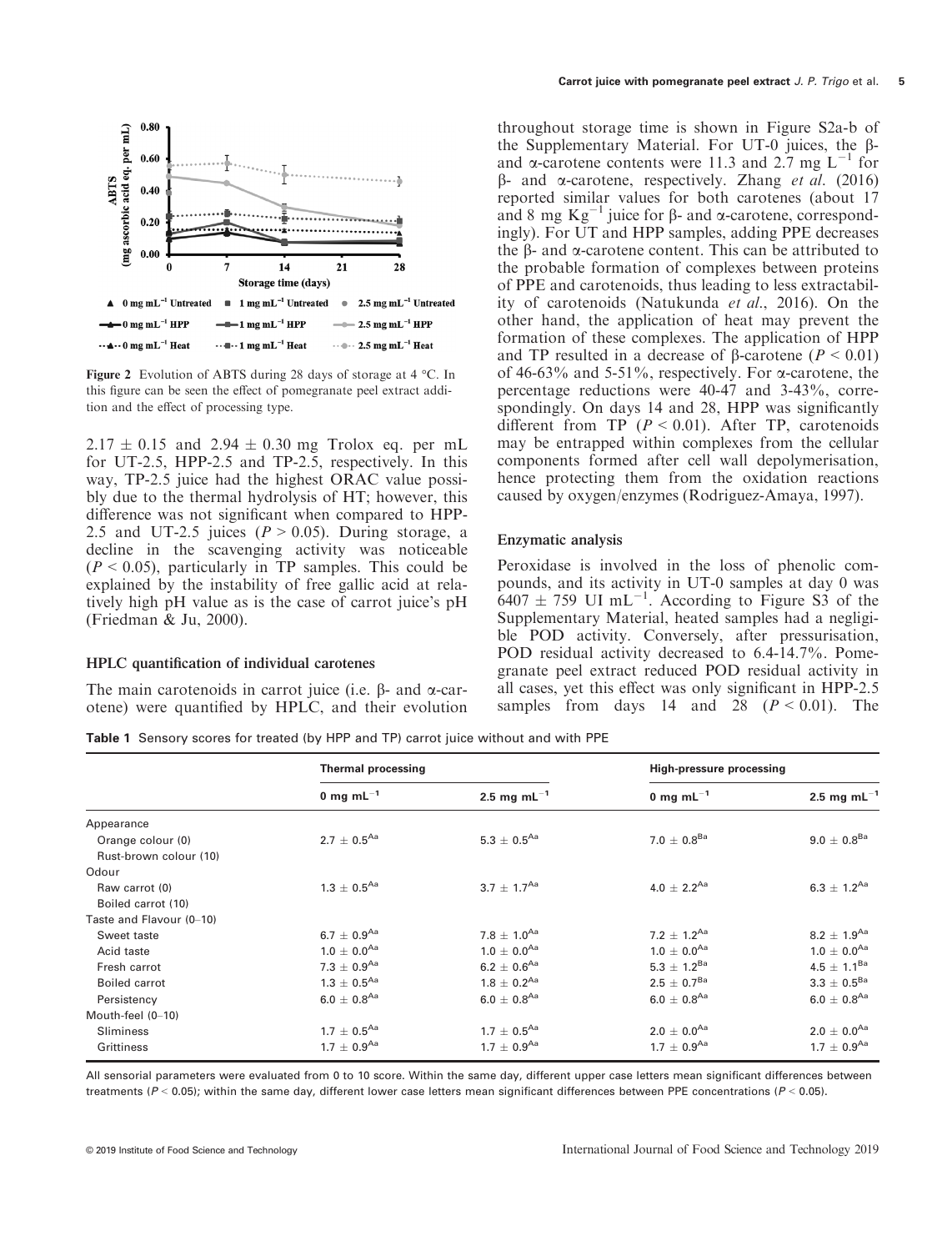inhibitory action of phenolic compounds upon POD can occur through different mechanisms, such as the presence of oxidisable constituents capable of acting on the POD's prosthetic group causing enzyme inhibition and by chelation of metals like iron, which are essential to keep enzyme's activity (Malle *et al.*, 2007). We also evaluated polyphenol oxidase (PPO) activity and found similar results to the latter ones, yet the extract did not inhibit PPO activity.

#### Sensorial analysis

Table 1 shows the panellist evaluation, after 1 day of storage, pertaining to sensorial descriptors such as appearance, odour, taste and flavour, and mouth-feel.

Juices enriched with PPE did not differ from the nonsupplemented ones in all sensory attributes tested  $(P > 0.05)$ . Likewise, no major differences between HPP- and TP-treated juices were detected in the odour, sweet/acid taste, persistency and mouth-feel attributes ( $P > 0.05$ ). However, heated samples had, in comparison with pressurised samples, a lower score for appearance, which translated into a higher orange colour intensity ( $P < 0.01$ ). This is in agreement with the instrumental colour analysis since from day 0 onwards heated juices were more reddish (a\*) and yellowish (b\*) than pressurised juices (data not shown). The greater action of PPO detected in HPP juices was probably responsible for the decline of colour observed in these samples, while the high level of colour change  $(\Delta E^*)$  in TP juices can be related to the positive effect of heat on phenolic substances (anthocyanins and hydroxycinnamates) as suggested by Dede et al. (2007). Figure S4 of the Supplementary Material shows the visual aspect of the process juices.

### Conclusion

Pomegranate peel extract (2.5 mg  $mL^{-1}$  juice) reduced the microbial counts, and the combination of PPE with HPP allowed higher microbial reductions than the one between TP and PPE. Total phenolic content improvement was almost proportional to the PPE dosage, and no significant variations were found during storage and between HPP and TP; a similar trend was found in hydrolysable tannin content. For antioxidant capacity (ABTS and ORAC assays), the results were similar between untreated and treated samples. However, throughout storage, antioxidant potential declined and only fortified juices  $(2.5 \text{ mg} \text{ mL}^{-1})$  had higher ABTS values. On days 14 and 28 of storage, PPE did not influence  $\beta$ - and  $\alpha$ -carotene contents of treated samples and peroxidase enzymatic activity was higher in pressurised juices. Lastly, all sensory descriptors were statistically similar between fortified and nonfortified juices. Incorporating a high-pressure-obtained PPE in

HPP- and TP-treated carrot juice  $(2.5 \text{ mg } \text{mL}^{-1})$ reduces its microbial load and antioxidant capacity, without impairing the sensorial parameters.

## Acknowledgments

Thanks are due to the Universidade Católica Portuguesa for the financial support to the CBQF Associate Laboratory under the FCT project UID/Multi/ 50016/2019 and to the University of Aveiro and FCT/ MCT for the financial support to the QOPNA Research Unit (FCT UID/QUI/00062/2019) through national funds and, where applicable, co-financed by the FEDER, within the PT2020 Partnership Agreement. Elisabete M. C. Alexandre is also grateful for the financial support of this work from FCT through the Post-doctoral Grant SFRH/BPD/95795/2013.

#### Conflicts of interest

The authors hereby declare there is no conflict of interests.

#### Data availability statement

Research data are not shared.

### Ethical guidelines

Ethics approval was not required for this research.

#### References

- Alexandre, E.M.C., Araújo, P., Duarte, M.F., de Freitas, V., Pintado, M. & Saraiva, J.A. (2017). High-pressure assisted extraction of bioactive compounds from industrial fermented fig by-product. Journal of Food Science and Technology, 54, 2519-2531.
- Alexandre, E.M.C., Silva, S., Santos, S.A.O. et al. (2019). Antimicrobial activity of pomegranate peel extracts performed by high pressure and enzymatic assisted extraction. Food Research International, 115, 167–176.
- Berizi, E., Shekarforoush, S. & Hosseinadeh, S. (2016). Effects of Methanolic Pomegranate Peel Extract on the Chemical, Sensory, Textural, and Microbiological Properties of Gutted Rainbow Trout (Oncorhynchus mykiss) during Frozen Storage. Journal of Food Protection, 79, 1700-1706.
- Protection, 79, 1700–1706.<br>Colantuono, A., Vitaglione, P., Manzo, N. et al. (2018). Evaluation of microfiltration and heat treatment on the microbiological characteristics, phenolic composition and volatile compound profile of pomegranate (Punica granatum L.) juice. Journal of the Science of Food and Agriculture, 98, 3324-3332.
- Food and Agriculture, 98, 3324–3332.<br>Dávalos, A., Gómez-Cordovés, C. & Bartolomé, B. (2004). Extending Applicability of the Oxygen Radical Absorbance Capacity  $(ORA\hat{C}-Fluorescein)$  Assay. Journal of Agricultural and Food Chemistry, 52, 48–54.
- Chemistry, 52, 48-54.<br>Dede, S., Alpas, H. & Bayindirli, A. (2007). High hydrostatic pressure treatment and storage of carrot and tomato juices: antioxidant activity and microbial safety. Journal of the Science of Food and Agriculture, 87, 773–782.
- FAO. (2011). Global food losses and food waste Extent, causes and prevention. Rome: FAO.